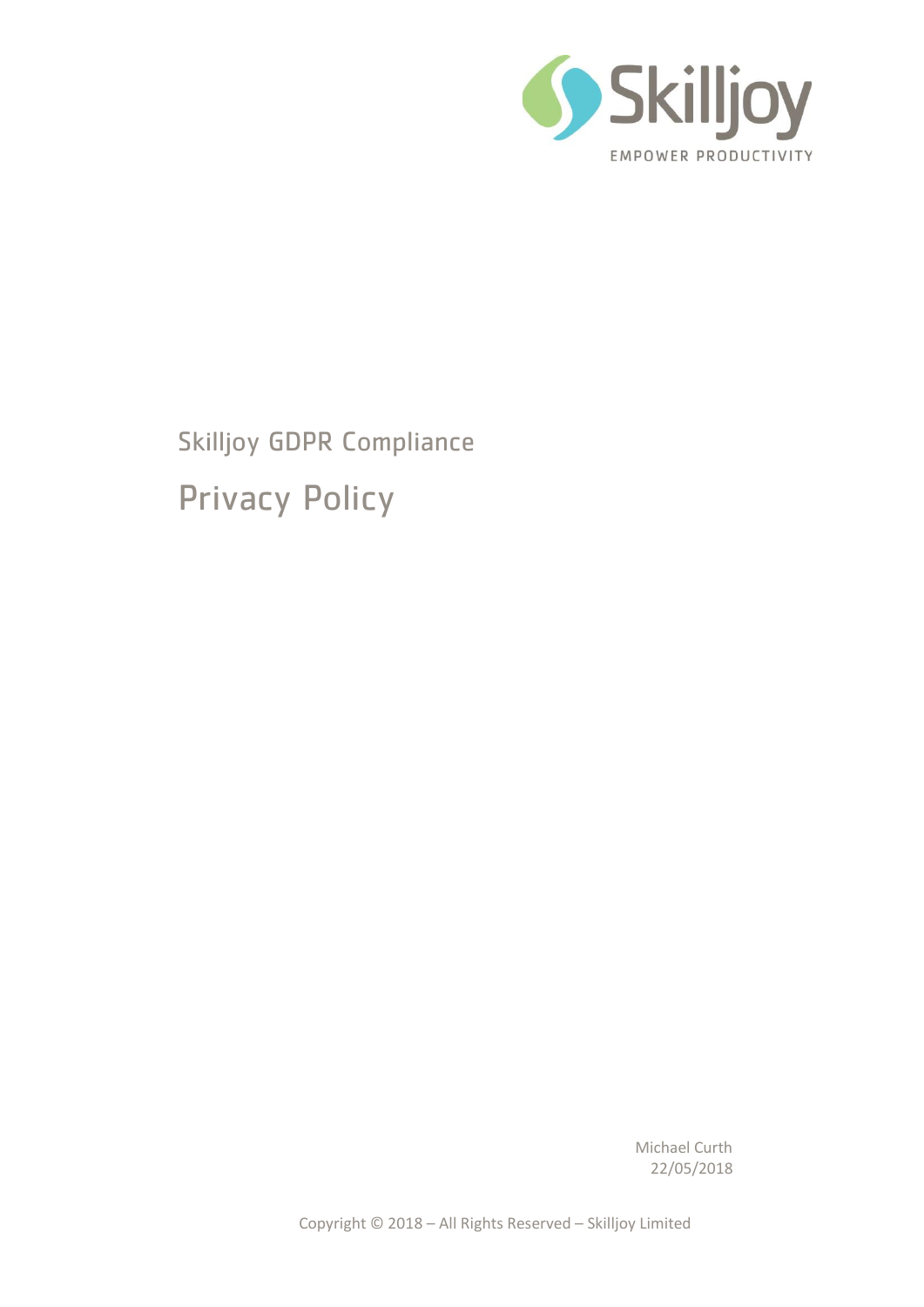

# 0 Document Control

## **0.1 Reviews**

| Version | Date                      | Comment                                    |
|---------|---------------------------|--------------------------------------------|
| 1.0     | 22 <sup>nd</sup> May 2018 | <b>Draft</b>                               |
| 1.1     | $6th$ July 2020           | Revision, incl. Coaching Service Specifics |
| 1.2     |                           |                                            |

## **0.2 Document Scope**

This document outlines the data privacy policy of Skilljoy Ltd. in accordance with GDPR.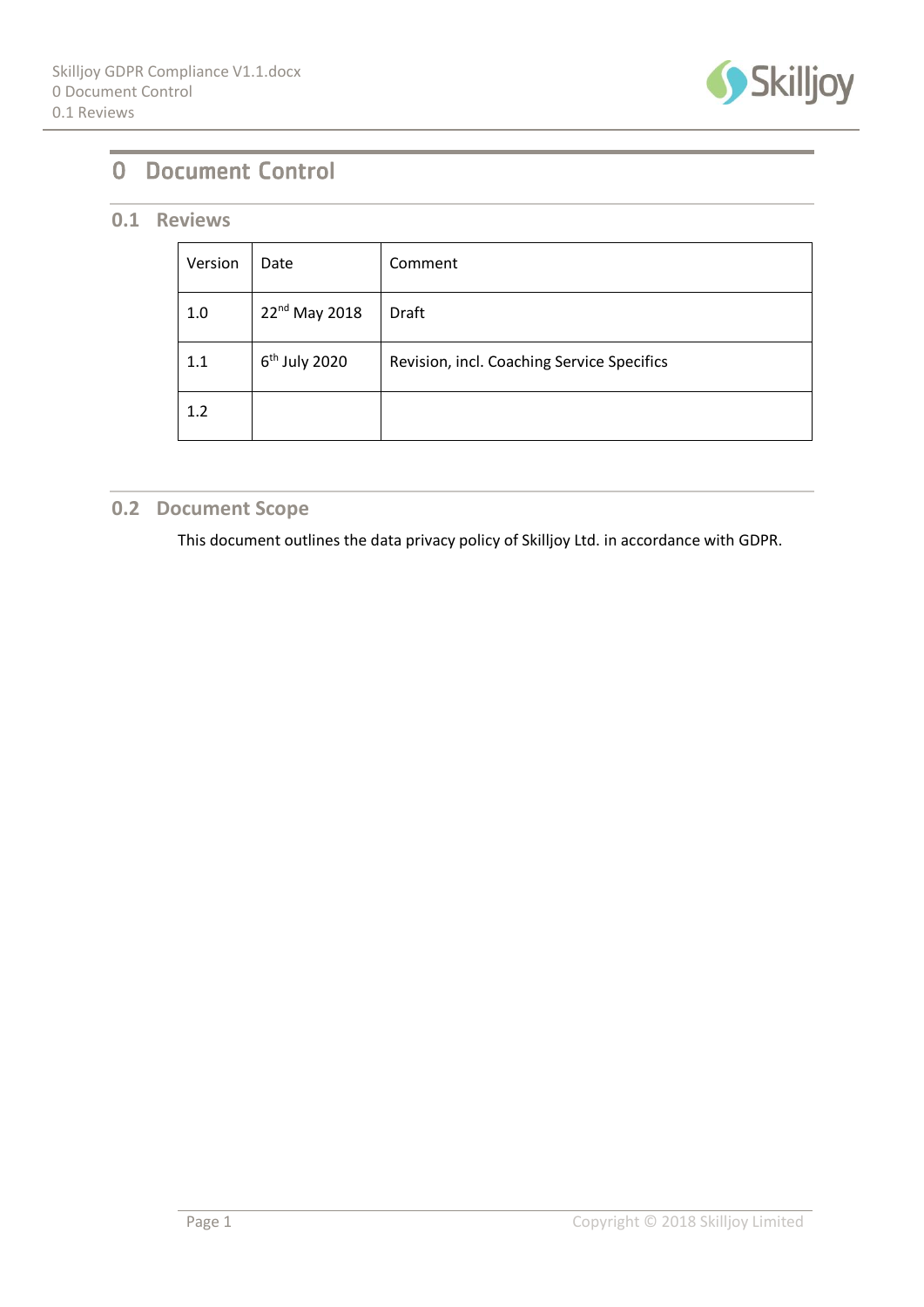

# 1 Table of Contents

| 0              |       |  |  |  |  |  |
|----------------|-------|--|--|--|--|--|
|                | 0.1   |  |  |  |  |  |
|                | 0.2   |  |  |  |  |  |
| $\mathbf{1}$   |       |  |  |  |  |  |
| $\overline{2}$ |       |  |  |  |  |  |
|                | 2.1   |  |  |  |  |  |
|                | 2.2   |  |  |  |  |  |
|                | 2.2.1 |  |  |  |  |  |
|                | 2.2.2 |  |  |  |  |  |
|                | 2.2.3 |  |  |  |  |  |
|                | 2.3   |  |  |  |  |  |
|                | 2.4   |  |  |  |  |  |
|                | 2.5   |  |  |  |  |  |
| 3              |       |  |  |  |  |  |
|                | 3.1   |  |  |  |  |  |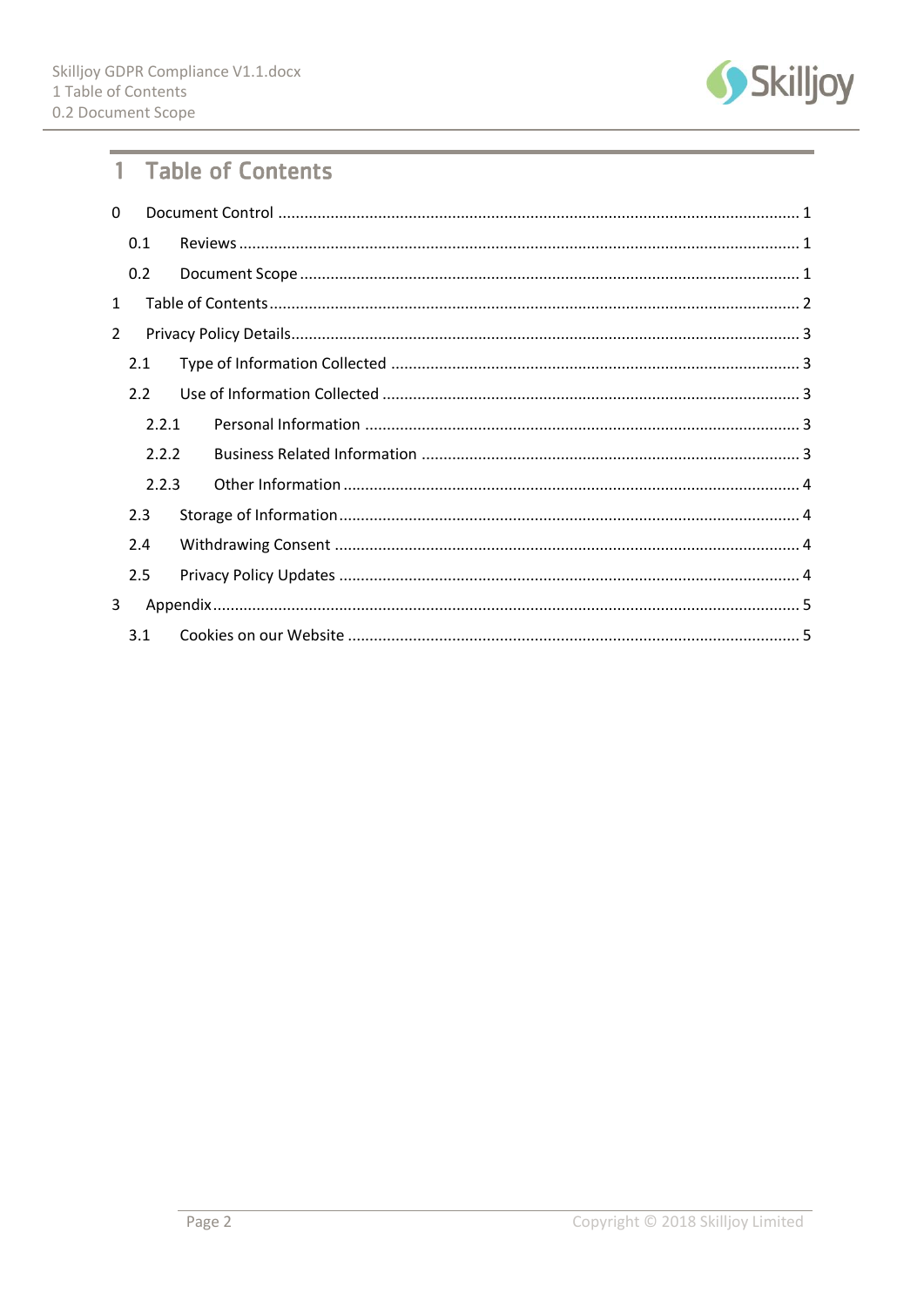

# 2 Privacy Policy Details

## **2.1 Type of Information Collected**

We collect and store website visitors' email addresses, names and other information if it is provided voluntarily when contacting us for information through our website or when subscribing to online content, such as the blog or file sharing.

We also collect and store other information which is provided in any other way:

- The visitors' internet protocol addresses (IP address) used to connect a computer to the internet
- Information about the website visit to tracking activities on our web site via cookies

## **2.2 Use of Information Collected**

### 2.2.1 Personal Information

- We use any contact information (email or telephone number) to get in touch only if the visitor requested this through the contact form on our web site. In addition, we only store this information if a business relationship develops following the initial contact, otherwise it is deleted during routine maintenance
- We operate no marketing activities utilising the personal information gathered. Specifically, there are no mail shots and visitors will only receive messages or emails on request
- We are not passing on any personal or any other information to any third party unless requested to do so by the individual or company concerned

#### 2.2.2 Business Related Information

- In the course of a business engagement data and information will usually be exchanged between the client and Skilljoy Ltd.
- Such data is held on our server behind a firewall and on Microsoft Cloud storage (OneDrive). For Microsoft specific policies follow this [link.](https://www.microsoft.com/en-gb/trust-center/privacy/gdpr-overview)
- Upon conclusion of the engagement such data will be archived for 1 year unless the client requests otherwise and subsequently removed from our data store (onsite and cloud) using an appropriate shredding mechanism.
- Executive Coaching / Mentoring engagements often require the coach to write detailed notes about client sessions to track progress, reflect, and plan ahead. These notes are absolutely confidential between the Coach/Mentor and the client. At the end of the engagement they will be handed to the client as a matter of course and removed from all Skilljoy systems using an appropriate shredding application.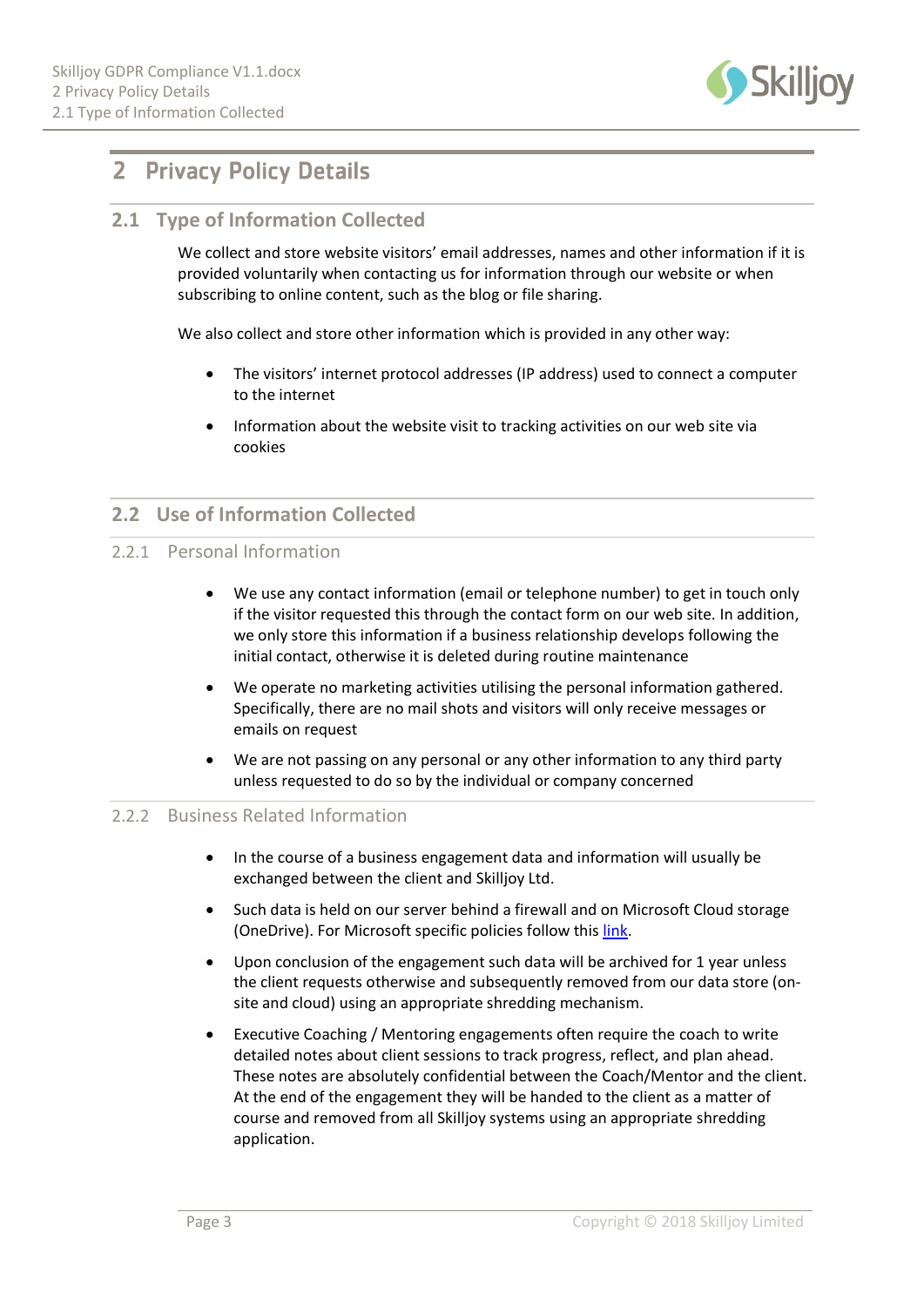

## 2.2.3 Other Information

• We are tracking web site traffic and the way visitors navigate to and through our website to help us streamline the information provided to potential customers

### **2.3 Storage of Information**

Our company web site is hosted on Wix.com. Wix.com provides us with the online platform that allows us to sell and promote our products and services to clients. Website visitors' data may be stored through Wix.com's data storage, databases and the general Wix.com applications. Wix holds data on secure servers behind a firewall.

For more information on how Wix handles our site visitors' data see here: Wix's Privacy [Policy.](https://www.wix.com/about/privacy)

Visitors' contact details (email address, name, telephone number) and any other relevant information exchanged during a business transaction is stored on our secure, company computers behind a firewall.

### **2.4 Withdrawing Consent**

Upon written request we will delete all personal data and/or all business transaction related information held in our system immediately using an appropriate shredding mechanism.

Please email [MichaelCurth@Skilljoy.co.uk](mailto:MichaelCurth@Skilljoy.co.uk) with such requests.

### **2.5 Privacy Policy Updates**

We reserve the right to modify this privacy policy at any time, so please review it frequently. Changes and clarifications will take effect immediately upon their posting on the website. If we make material changes to this policy, we will notify you here that it has been updated, so that you are aware of what information we collect, how we use it, and under what circumstances, if any, we use and/or disclose it.